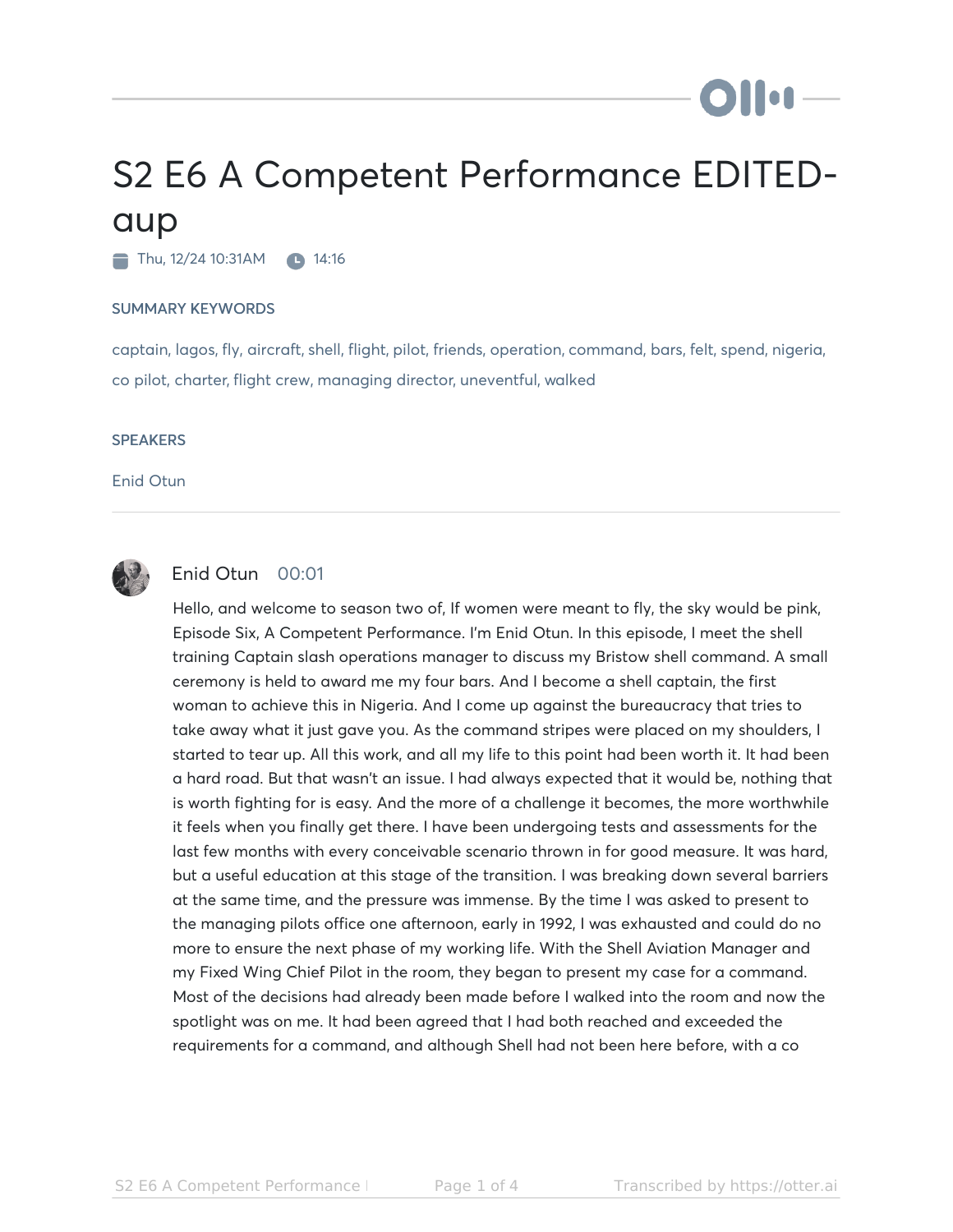pilot rising through the ranks to obtain just that, they were eventually satisfied that I was there. The Shell Aviation Manager addressed me directly with my accomplishments and congratulated me on being the first copilot to have made the transition. He also pointed out that I could be very proud of myself for also being the first woman to do this for this particular operation. My chief pilot addressed me next and gave me a glowing recommendation. This was personal and professional, and I had a lot to thank him for, for fighting my corner. He produced a set of Captains epaulettes of the gold variety, and walked around to stand behind me. In one swift move, he removed the three bar epauletts that I already wore, and replaced them with my captain's bars. The congratulations were effusive and genuine, and I allowed myself a moment. The following week went by in a bit of a blur. I was back at the flying club at the weekend and with so many students now booked in with me, I just didn't have the time to reflect deeply on my promotion. But by the time I did reflect, I couldn't decide whether I felt any different or not. In some ways, I felt much more like a proper adult. Along with my promotion, my personal life had changed as well. I was in a relationship, albei secretive and destined to stay that way for some time. Only my closest friends knew and, and that was okay. Most people saw us only as friends anyway, and that was probably because their minds would not have been able to handle anything else. A bit like I'm always a boy because I couldn't possibly be a woman and a pilot in my life seemed to complete at this point. But I didn't really recognize it. I I just didn't have those required clues to guide me through adulthood from a dysfunctional childhood. I still struggled with anger and bitterness and this was not necessarily against anyone externally. I was the Tasmanian devil inside. However, with my new four bars of gold set firmly on my shoulders, I started this new phase in earnest. Everyone now called me Captain, and sometimes had to remind me that they were actually addressing me. I was now rostered as a full Shell Captain, and would either fly with another Captain or senior first officer. As I was a new captain, it was good practice and procedure to help me fly with a more senior copilot. Senior co pilots were more experienced and therefore much more likely to pick up on any mistakes and more confident in raising issues with the captain. Now, this in no way took anything away from our very competent, less experienced first officers. It was just that, a matter of experience. My first flight as a newly promoted captain was exciting. I took my responsibility seriously and was probably a little over the top when it came to getting my ducks all lined up in a row. I checked and re-checked everything that came my way that day and things took longer than they should. The early morning departure from Lagos was an event. And I have to say that I was very touched when the dispatcher announced to the room full of passengers, that history was being made that morning. Some were shocked, but most were congratulatory and impressed. The first sector was uneventful with a few areas of weather avoidance, followed by a landing in Warri. Someone had advised that this epic making flight would be arriving, and we seem to have a good number of extra people in the vicinity to observe the landing. Luckily, I was having a good day. The early morning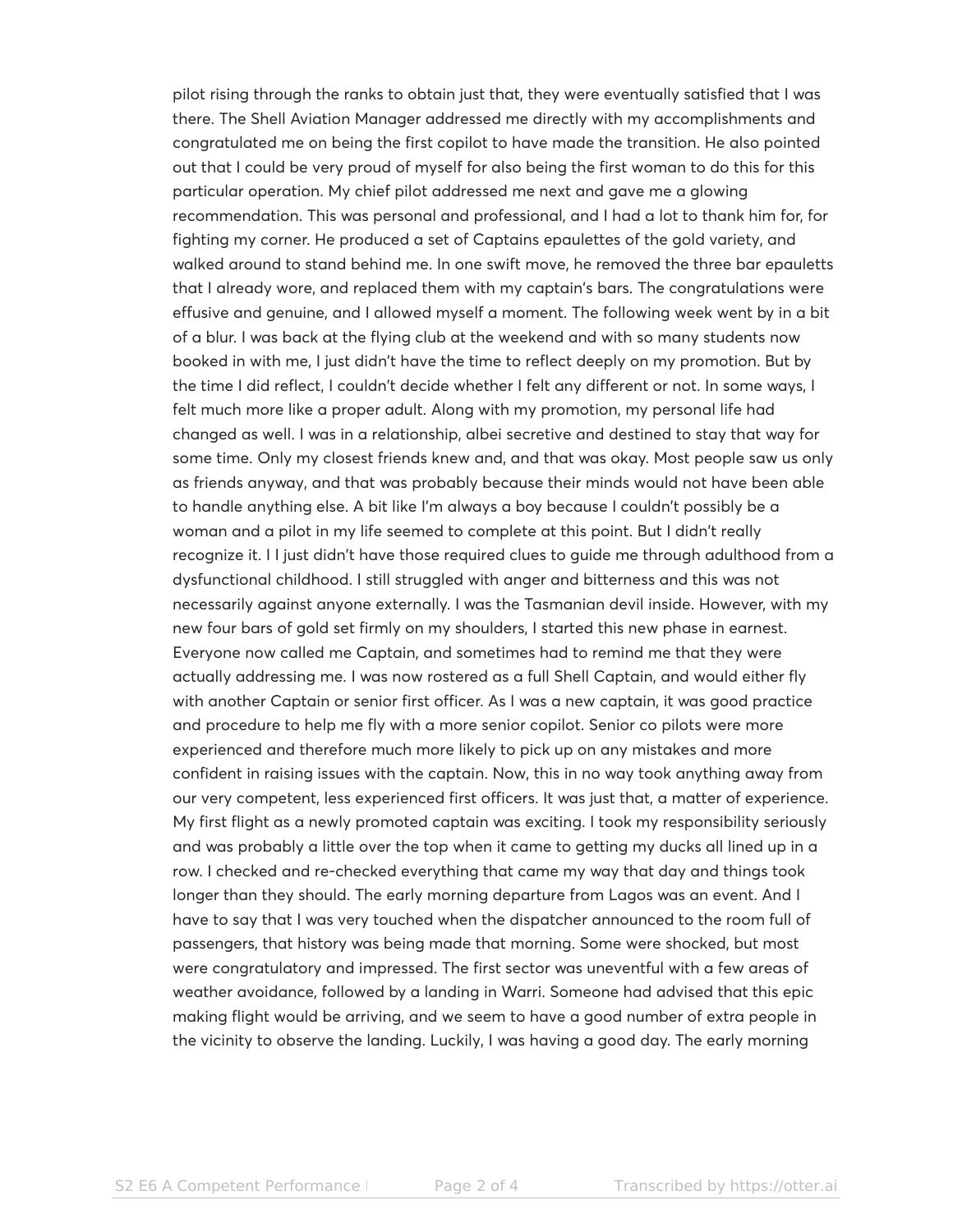fog had dissipated and the wind was calm. So I managed to kiss the deck on arrival for all to see. My customary walk around inspection of the aircraft after I'd completed the tech log entries and dispatch paperwork, was a spectacle. And it seemed as though I had a million pairs of eyes on me as I made sure that my aircraft was air worthy. The departure from Warri was always interesting, as the runway intersected the road and so it had to be closed whilst we taxied out and turned around to make sure that we had every inch of available runway surface for takeoff. We had a huge audience. News travels fast. Our second stop of the day was Port Harcourt, and usually if the weather is good, a technically straightforward visual approach is flown. And this was the case as we arrived. The crew would spend the next six hours on the ground here, either at the local hotel, which was five minutes drive from the airport, or at the shell camp in downtown Port Harcourt. I decided that we would go to the camp and get lunch followed by some downtime at our allocated accommodation. And on this occasion, I would be spending my time in the captain's quarters which was a little surreal. I usually had a well rehearsed ritual when I had this amount of downtime, a lot of which was spent reading my favorite Russian novels However, on this occasion, I was working my way through the aircraft flight manual, even though I knew it well enough already. Thinking back now I realized that this was a natural reaction to something new for me. I wanted an information overload, just in case anything should go wrong. I had to fly all the sectors that first day, standard procedure dictated that as a new captain. By the time we returned to Lagos after a very uneventful flight, I was more exhausted than usual. Our senior engineers came out to meet the flight, as did my chief pilot. I was touched by the concern and genuine excitement from the ground crew, as well as my operations staff who wanted to make sure that I'd had a good day as a new captain. My colleagues were a great support to me in those early days. If you think about it, they had known me since I first made an appearance in the hangar as a scrawny eight stone youngster all those years before. without help and nurturing and despite very challenging circumstances, I had emerged against all the odds as a reasonably polished, proficient, and sensible adult and pilot. The next phase of my working life would begin in earnest and although I didn't know it yet, I would have some challenging, insightful, frightening, intense and educational experiences ahead of me. The next few weeks would be busy. I was still teaching at the Legos flying club and the number of students had increased substantially. In order to keep flying commercially and teaching, I had to hire an additional flight instructor to help out. This would be in the form of a good friend that I had trained with in the United States, and who was also now a successful pilot in Lagos, having spent a number of years as an instructor in Zaria, in the North of Nigeria. We had met whilst at the airline Training Institute during our flight training and become firm friends. He was tall and handsome, and as I would learn later, had a crush on me. Given that feelings like that were alien to me at the time, I brushed it off as infatuation. After all, I was not the kind of girl anyone went out with. Well, that was how I felt at the time. And I was actually okay with it. My self esteem was in poor condition in those days. We hung out